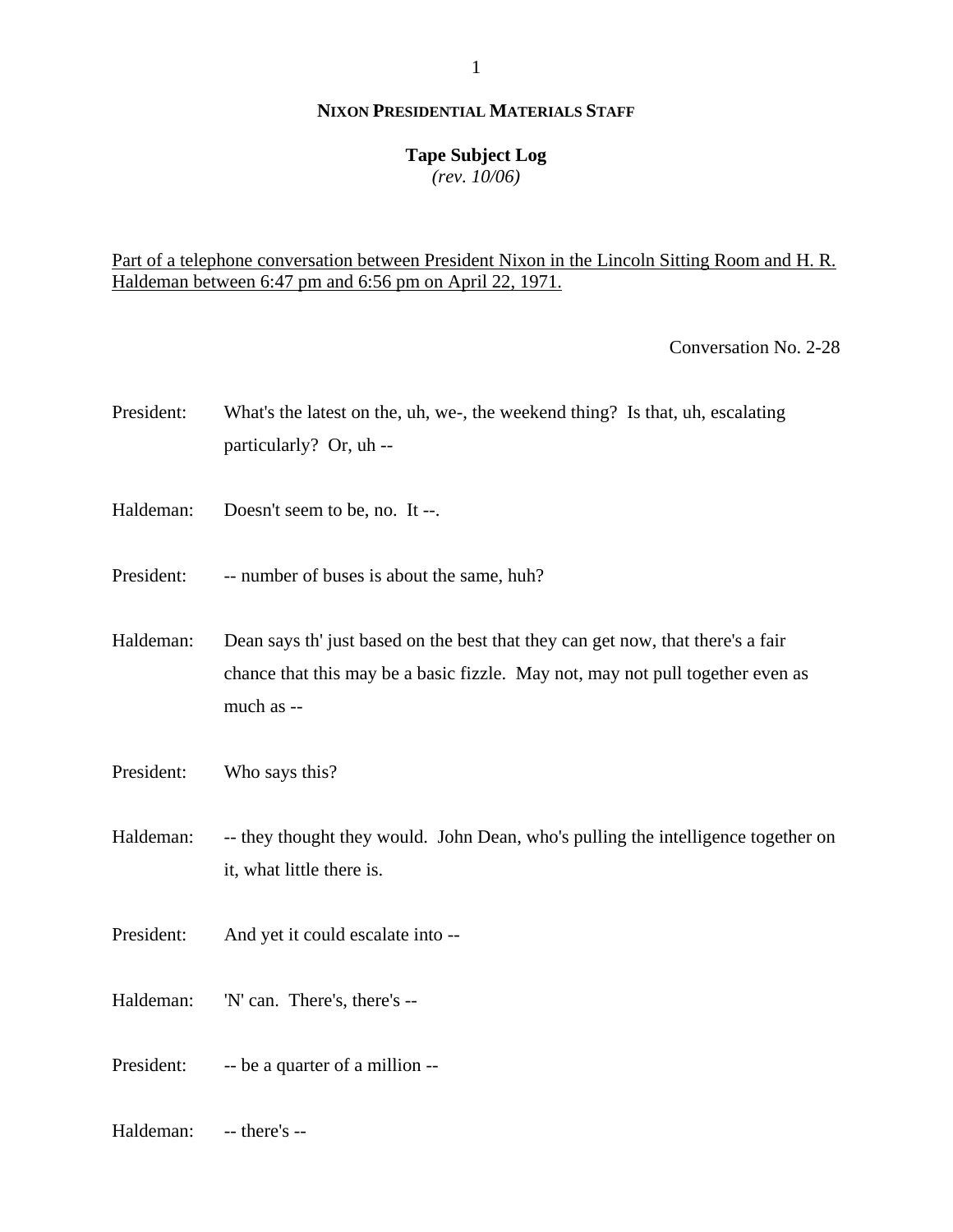### **Tape Subject Log**

*(rev. 10/06)*

Conv. No. 2-28 (cont.)

| President: | -- for all we know.                                                                                                                                                |
|------------|--------------------------------------------------------------------------------------------------------------------------------------------------------------------|
| Haldeman:  | -- as John said yesterday, there's, uh, Mitchell said yesterday, there's, there's no<br>way to tell, really, 'til things start moving.                             |
| President: | Well, we=re all ready to pounce on it if it is a fizzle, aren=t we?                                                                                                |
| Haldeman:  | Oh, yeah.                                                                                                                                                          |
| President: | This time. [chuckles] We=ve got it at a half million, haven=t we? Has that --                                                                                      |
| Haldeman:  | Yeah.                                                                                                                                                              |
| President: | -- has the press bought that?                                                                                                                                      |
| Haldeman:  | It, some have played it, and some of the organizers, of course, are playing at all<br>different figures. So they, it's at least confused. And I think, we, any --. |
| President: | All of our people should put out a half a million, though --                                                                                                       |
| Haldeman:  | Right.                                                                                                                                                             |
| President: | -- just to sell it.                                                                                                                                                |
| Haldeman:  | [clears throat] And they talked about it being the biggest one. That's, that's --                                                                                  |
| President: | Right.                                                                                                                                                             |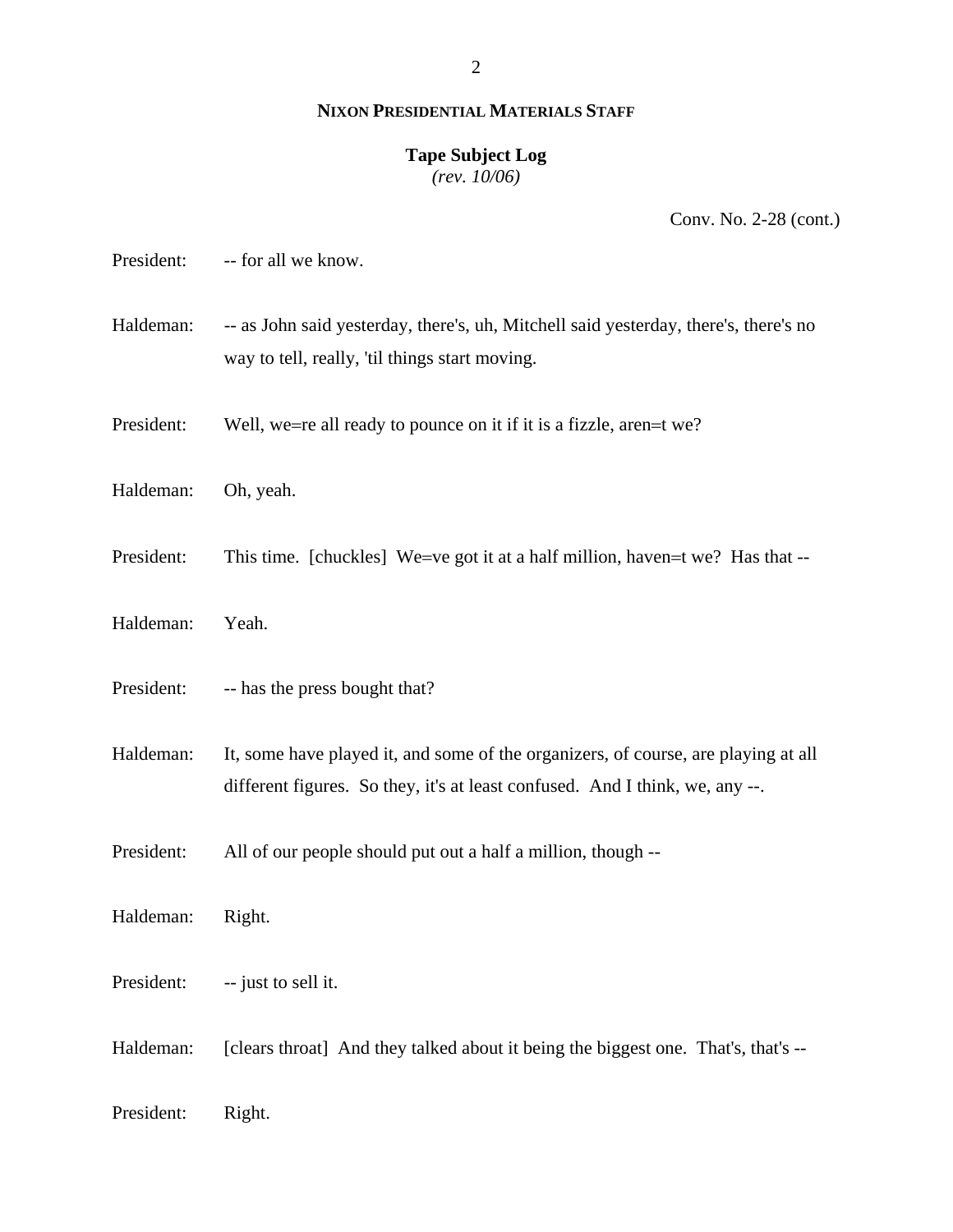### **Tape Subject Log**

*(rev. 10/06)*

Conv. No. 2-28 (cont.)

| Haldeman:  | -- the one --                                                                                                                                                                                                         |
|------------|-----------------------------------------------------------------------------------------------------------------------------------------------------------------------------------------------------------------------|
| President: | Right.                                                                                                                                                                                                                |
| Haldeman:  | -- we'll get 'em best hung on, because they, they won't make that.                                                                                                                                                    |
| President: | Go.                                                                                                                                                                                                                   |
| Haldeman:  | At least it doesn't appear they will. And it's --                                                                                                                                                                     |
| President: | Well-                                                                                                                                                                                                                 |
| Haldeman:  | -- and you'd never know it from the media, but the veterans' thing is basically<br>gonna fizzle in terms of numbers.                                                                                                  |
| President: | Is it really?                                                                                                                                                                                                         |
| Haldeman:  | But it succeeded in what they were after, which is getting coverage.                                                                                                                                                  |
| President: | They really got coverage, didn=t they? Yeah.                                                                                                                                                                          |
| Haldeman:  | Yup.                                                                                                                                                                                                                  |
| President: | Well, they wanted to cover it. The press wanted to cover it. But, uh, ya know, an<br>interesting thing though, after covering this one, I don't know whether the interest<br>in covering the rest may be as great --. |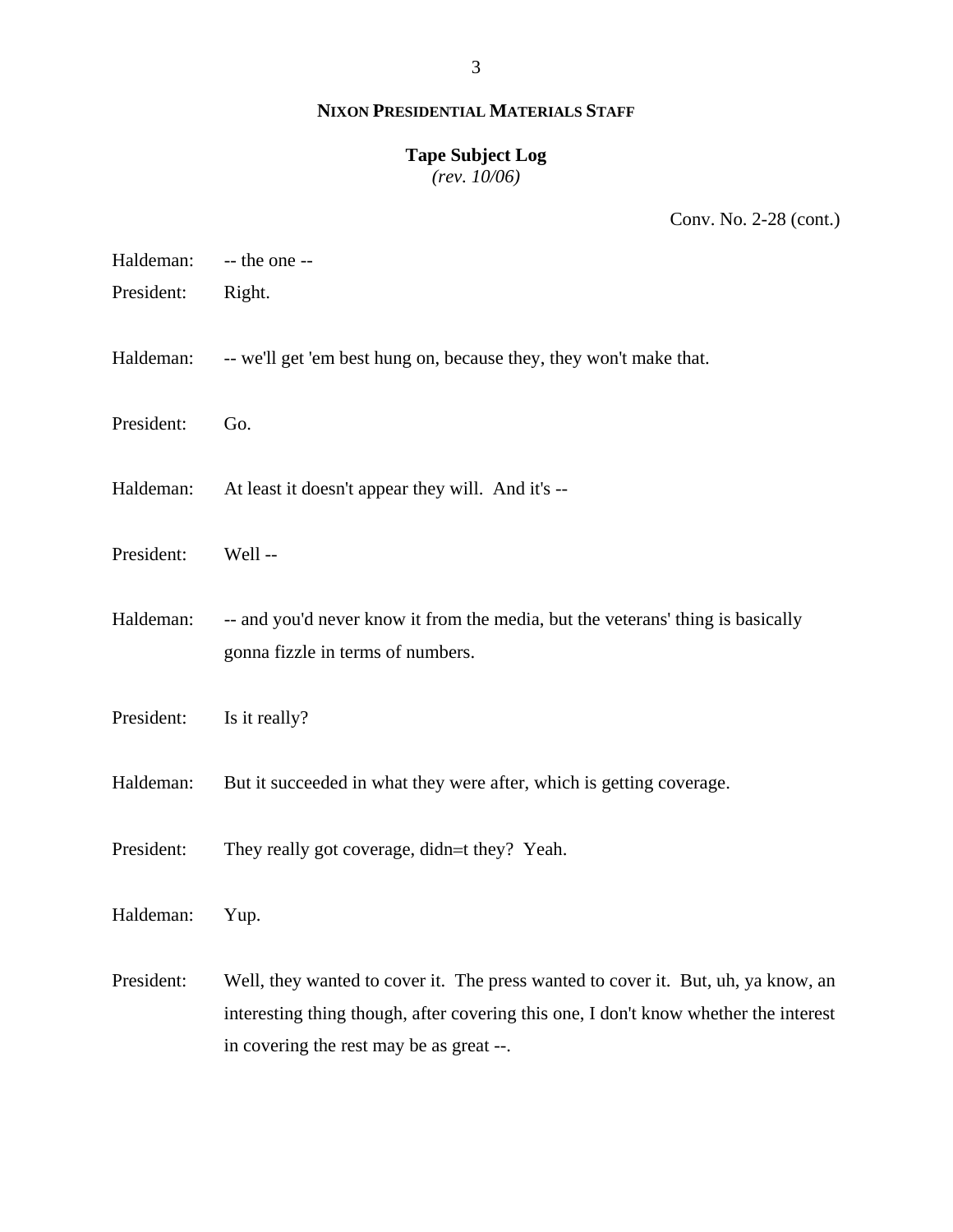#### 4

## **NIXON PRESIDENTIAL MATERIALS STAFF**

### **Tape Subject Log** *(rev. 10/06)*

Conv. No. 2-28 (cont.)

Haldeman: No, that's a good point. I hadn't thought about that, but, uh, it may dull down substantially. Especially with nothing happening, ya know, nothing happening really in --.

President: Are we, uh, I, uh, I presume we are, but, uh, I hope that, uh, and this one, it might do a little good t-, the, uh, Magruder group really should bom-bombard those damn networks, ya know, for, you know, distorting the news and to give such terrific coverage to these terrible people --.

- Haldeman: They are, and the Congressmen have been doing it too. They're --
- President: Good, good.
- Haldeman: -- they've been hitting some.

President: Yeah, some of the Congressmen are full of fight, I find. They're really pissed off.

Haldeman: Well, some of this helps to crank them up too. They --

President: Um-hum.

Haldeman: -- uh --.

President: They really are full of fight, ya know. They=re, they=re mad and, uh, at these people and what they=re doin= and, uh --

Haldeman: Yeah.